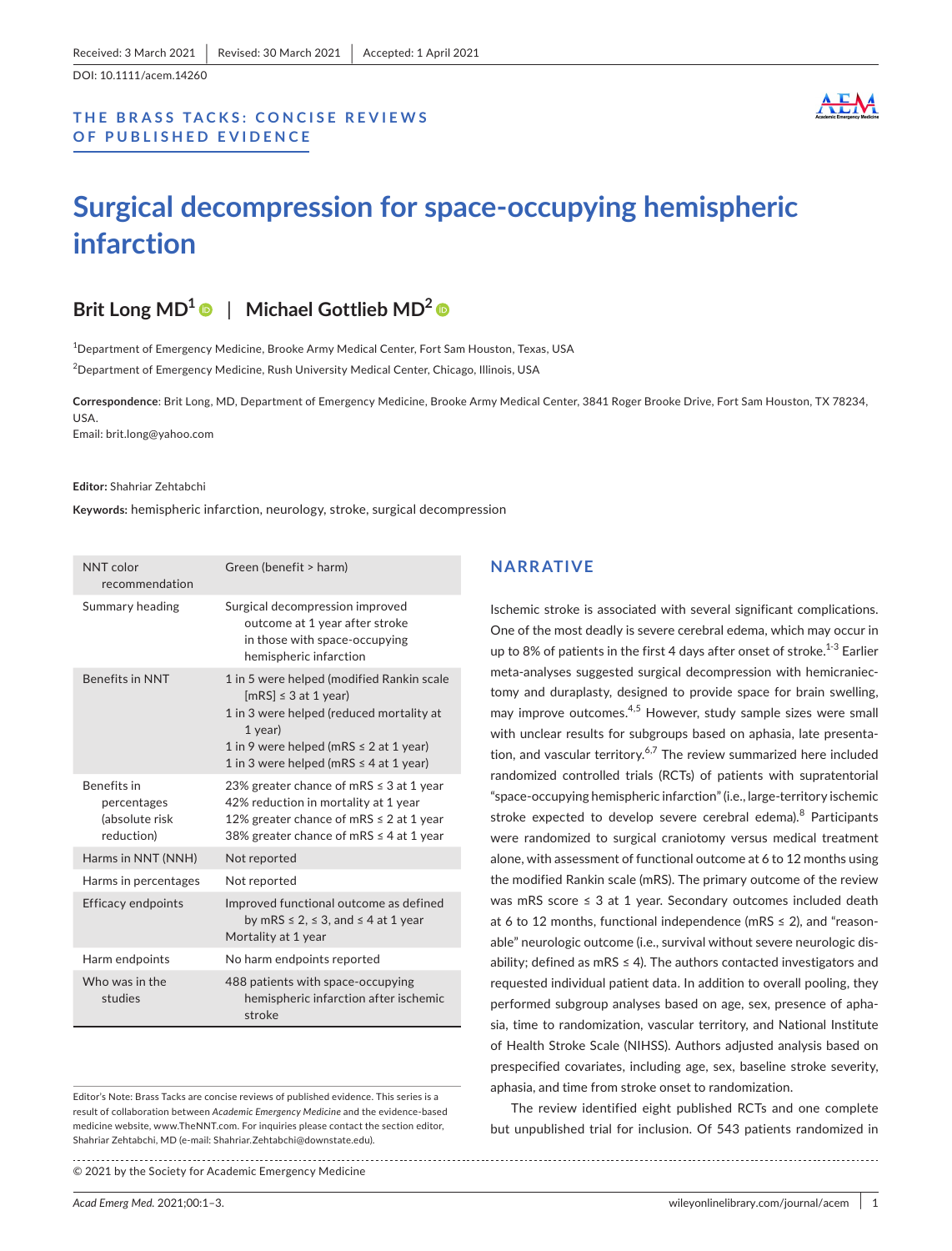

the original RCTs, the meta-analysis included 488. $^8$  Full data were available for seven trials, including the unpublished RCT. All trials evaluated mRS at 1 year, with all except one also evaluating mRS at 6 months. Surgical decompression increased the likelihood of a favorable outcome (mRS  $\leq$  3) at 1 year compared with medical treatment alone (37.2% vs. 14.6%; adjusted odds ratio [aOR] = 3.0, 95% confidence interval [CI] = 1.6 to 5.6, absolute risk reduction [ARR] = 23%, number needed to treat [NNT] = 5). Surgical decompression was also associated with reduced mortality at 1 year (aOR = 0.16, 95% CI = 0.1 to 0.2; ARR = 42%, NNT = 3), increased chance of mRS ≤ 2 at 1 year (aOR = 2.77, 95% CI = 0.97 to 7.88, ARR = 12%, NNT = 9), and an increased chance of mRS  $\leq$  4 at 1 year (aOR = 5.34, 95%  $CI = 3.26$  to 8.74, ARR = 38%, NNT = 3).

## **CAVEATS**

There are several limitations associated with these data. Overall outcomes were poor with less than 25% of patients surviving with an mRS ≤ 3. Of note, the mean patient age was in the 40s in the majority of included RCTs, with few patients over age 60. In patients over 60 years, estimates of treatment outcomes were less precise due to low numbers of favorable outcomes. Only 8% of patients over 60 years demonstrated a favorable outcome in the DESTINY II trial, compared with the unpublished DEMITUR trial, which demonstrated a favorable outcome in 66% of patients.  $8,9,10$  This difference may be due to patient characteristics or adjudication of mRS outcomes. It is unclear if younger patients are being offered this intervention because they are younger or have better premorbid functional status or some other reason. Distribution of harms in this younger population is unclear as well.

Of note, the mRS is a score that measures the degree of disability or dependence in daily activities of patients with a neurologic condition from 0 points (no symptoms) to 6 points (death).<sup>11</sup> Several studies evaluating surgical decompression for ischemic stroke have utilized mRS of ≤3 (moderate disability, unable to walk and attend to bodily needs without assistance) as a favorable outcome,  $12,13$  including this current meta-analysis, while other studies evaluating thrombolysis utilize a score of ≤2 (slight disability; unable to carry out all previous activities, but able to look after own affairs without assistance).<sup>14</sup> While there appears to be significant difference in functional ability between a score of 2 and 3, literature suggests patients with scores of 2 and 3 have similar quality of life.<sup>15</sup> Literature also suggests a wide inter-rater reliability in assessment of mRS. $^{16}$ Additionally, individual studies were small, ranging from 32 to 151 participants. Data reporting was also not complete for all trials. Due to the nature of the treatment blinding was not possible, which may have affected treatment approaches, goal-of-care decisions, and cointerventions. Outcome assessment was also not blinded, and with no way of blinding clinicians and the small number of included patients, biases are likely present. Limitations in study data availability prevented full analysis of all prespecified subgroups. In addition, quality of life was not included as an outcome due to limitations in

use of these instruments in the included RCTs and the impact of survival bias. Finally, craniotomy is invasive, burdensome, and resourceintensive and may cause substantial postsurgical complications.<sup>17</sup> Unfortunately, no harm data are reported in this review of trials testing a major surgical procedure, which is a significant limitation. Thus, any negative impact of this procedure on quality of life, particularly for populations who may not benefit, is unclear.

Based on the available evidence, the review summarized here found surgical decompression was associated with improved functional outcome in those with space-occupying hemispheric infarction. Thus, we have assigned a color recommendation of green (benefit > harm). Further study is needed evaluating surgical decompression and quality of life and subgroups such as those receiving decompression 48 hours after stroke onset. However, in patients with large territory ischemic stroke who may develop cerebral edema, emergency clinicians should consult a neurosurgical specialist and assess the risks and benefits of further intervention.

#### **CONFLICT OF INTEREST**

The authors have no potential conflicts to disclose.

#### **ORCID**

*Brit Long* <https://orcid.org/0000-0003-4770-8869> *Michael Gottlie[b](https://orcid.org/0000-0003-3276-8375)* <https://orcid.org/0000-0003-3276-8375>

#### **REFERENCES**

- 1. Qureshi AI, Suarez JI, Yahia AM, et al. Timing of neurologic deterioration in massive middle cerebral artery infarction: a multicenter review. *Crit Care Med.* 2003;31(1):272-277.
- 2. Heinsius T, Bogousslavsky J, Van Melle G. Large infarcts in the middle cerebral artery territory etiology and outcome patterns. *Neurology.* 1998;50(2):341-350.
- 3. Hacke W, Schwab S, Horn M, Spranger M, De Georgia M, von Kummer R. 'Malignant' middle cerebral artery territory infarction: clinical course and prognostic signs. *Arch Neurol.* 1996;53(4):309-315.
- 4. Qureshi AI, Ishfaq MF, Rahman HA, Thomas AP. Hemicraniectomy versus conservative treatment in large hemispheric ischemic stroke patients: a meta-analysis of randomized controlled trials. *J Stroke Cerebrovasc Dis.* 2016;25(9):2209-2214.
- 5. Streib CD, Hartman LM, Molyneaux BJ. Early decompressive craniectomy for malignant cerebral infarction: meta-analysis and clinical decision algorithm. *Neurol Clin Pract.* 2016;6(5):433-443.
- 6. Wijdicks EF, Sheth KN, Carter BS, et al. Recommendations for the management of cerebral and cerebellar infarction with swelling: a statement for healthcare professionals from the American Heart Association/American Stroke Association. *Stroke.* 2014;45(4):1222-1238.
- 7. Beez T, Munoz-Bendix C, Steiger HJ, Beseoglu K. Decompressive craniectomy for acute ischemic stroke. *Crit Care.* 2019;23(1):209.
- Reinink H, Jüttler E, Hacke W, et al. Surgical decompression for space-occupying hemispheric infarction: a systematic review and individual patient meta-analysis of randomized clinical trials. *JAMA Neurol.* 2020;12:e203745.
- 9. Jüttler E, Unterberg A, Woitzik J, et al. Hemicraniectomy in older patients with extensive middle-cerebral-artery stroke. *N Engl J Med.* 2014;370(12):1091-1100.
- 10. Kumral E, Sirin H, Sagduyu A, Guler A, Kose T. Decompressive surgery for the treatment of malignant infarction of the middle